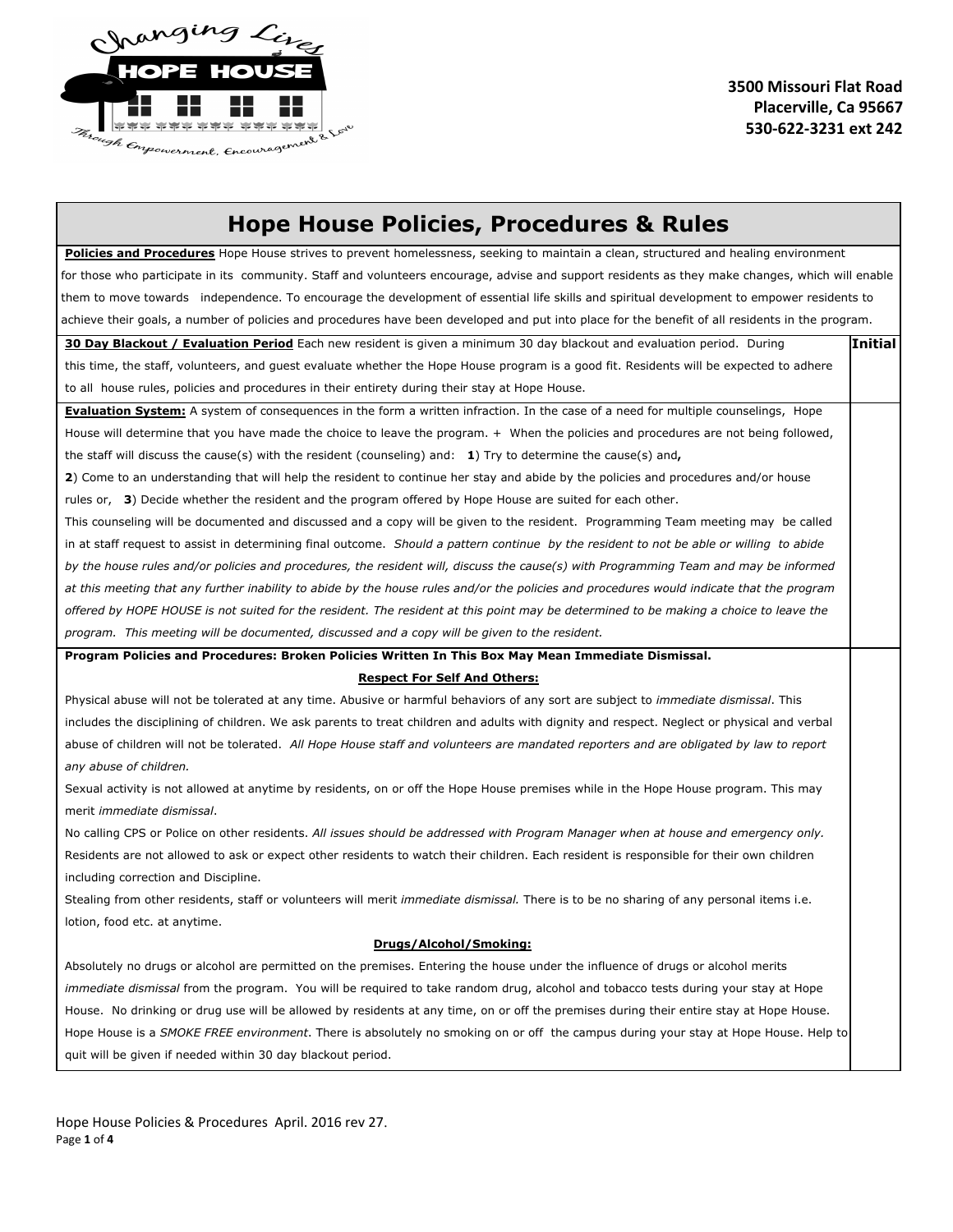

## **3500 Missouri Flat Road Placerville, Ca 95667 5306223231 ext 242**

| Meetings / Classes: Meetings and classes are an important part of the Hope House program. Residents must actively                             | <b>Initial</b> |
|-----------------------------------------------------------------------------------------------------------------------------------------------|----------------|
| participate and show cooperation in making these meetings productive. Residents will be required to show participation by having              |                |
| meeting slips signed. Failure to be involved with meetings shows us that the resident does not want to be a part of the Hope House            |                |
| program.                                                                                                                                      |                |
| Dating Policy: For the purposes of the program the definition of dating is: One-on-one time spent talking, texting, social media              |                |
| or emailing with a person whom you have a romantic interest.                                                                                  |                |
| Intimate relationships are not an option for residents in this program. The duration of your program is intended for you and your             |                |
| children to build skills, learn boundaries and to heal. There is no Dating during your residency at Hope House.                               |                |
| Internet searches, FaceBook, Instagram, SnapChat and other social media, chat room and/or phone conversations with someone                    |                |
| with whom you have a romantic interest are unacceptable. During your tenure as a resident, we will assist you in attending                    |                |
| classes that will help you define and determine the types of relationships that are healthy and viable.                                       |                |
| Marriage/Relationship Clause: We encourage families to find a way to a healthy, stable familial relationship. If you are                      |                |
| married or involved in an existing long term relationship upon entering the program, you and your partner must agree to submitting            |                |
| to an evaluation, assessment and plan for the family reunification. (All long-term relationships will be classified as such on an             |                |
| individual basis by the Programming Team.)                                                                                                    |                |
| Family, Visitor And Pass Policy: After 6 months of the program is completed, passes may be given to see family or other                       |                |
| friends. Passes may also be taken away if rules are broken. For the purposes of the program staff will make case by case decisions            |                |
| regarding any family that you have contact with while in the program. Decisions will be based on the degree and health of the                 |                |
| influence family members have on your program goals. Staff require meeting family members if visitations are requested. Visitors              |                |
| Must be given permission by staff. House address may not be given out without permission. Please remember that this is a safe                 |                |
| house.                                                                                                                                        |                |
| Social Media and Cell Phone Policy: During your stay at Hope House there will be limited cell phone, electronics and social                   |                |
| media usage. It will be up to the Program Manager and Program Director as to when cell phones and other electronics will be                   |                |
| allowed and whether or not social media sites, such as Facebook will be allowed.                                                              |                |
| Program Fees: All program fees are based on a sliding scale per month up to \$200/month. A refundable security deposit of up to               |                |
| \$100 will be requested upon move-in. Any and all sums, amounts or payments paid by quest to Hope House as Program Fees, are                  |                |
| nonrefundable to quest regardless of any circumstance, including, but not limited to, the length of time quest is enrolled in the             |                |
| program at Hope House.                                                                                                                        |                |
| Following are the basic rules of the house, if you choose not to follow the rules there will be a written infraction and counseling. If there |                |
| develops a pattern of not following the rules we will accept that as your choice to not be a part of the program.                             |                |
| We Care About Your Health: Smoking, drugs or alcohol usage is not allowed on or off the Hope House property.                                  |                |
| A nutritional program will also be implemented limiting soda, sugar and other food and beverage items. This program must be                   |                |
| followed at all times.                                                                                                                        |                |
| There are no energy drinks allowed.                                                                                                           |                |

There will be no sharing of prescription medications.

We know that sleep is important for all around health and wellbeing, so curfew for all families is 9:00 pm on weekdays and 10:00 pm on weekends. (Curfew means that there are no electronics allowed after this time. No social media, no cell, computer, tv, tablet etc.).

Bedtimes for children is 7:45 most nights – please see the weekly calendar for daily times.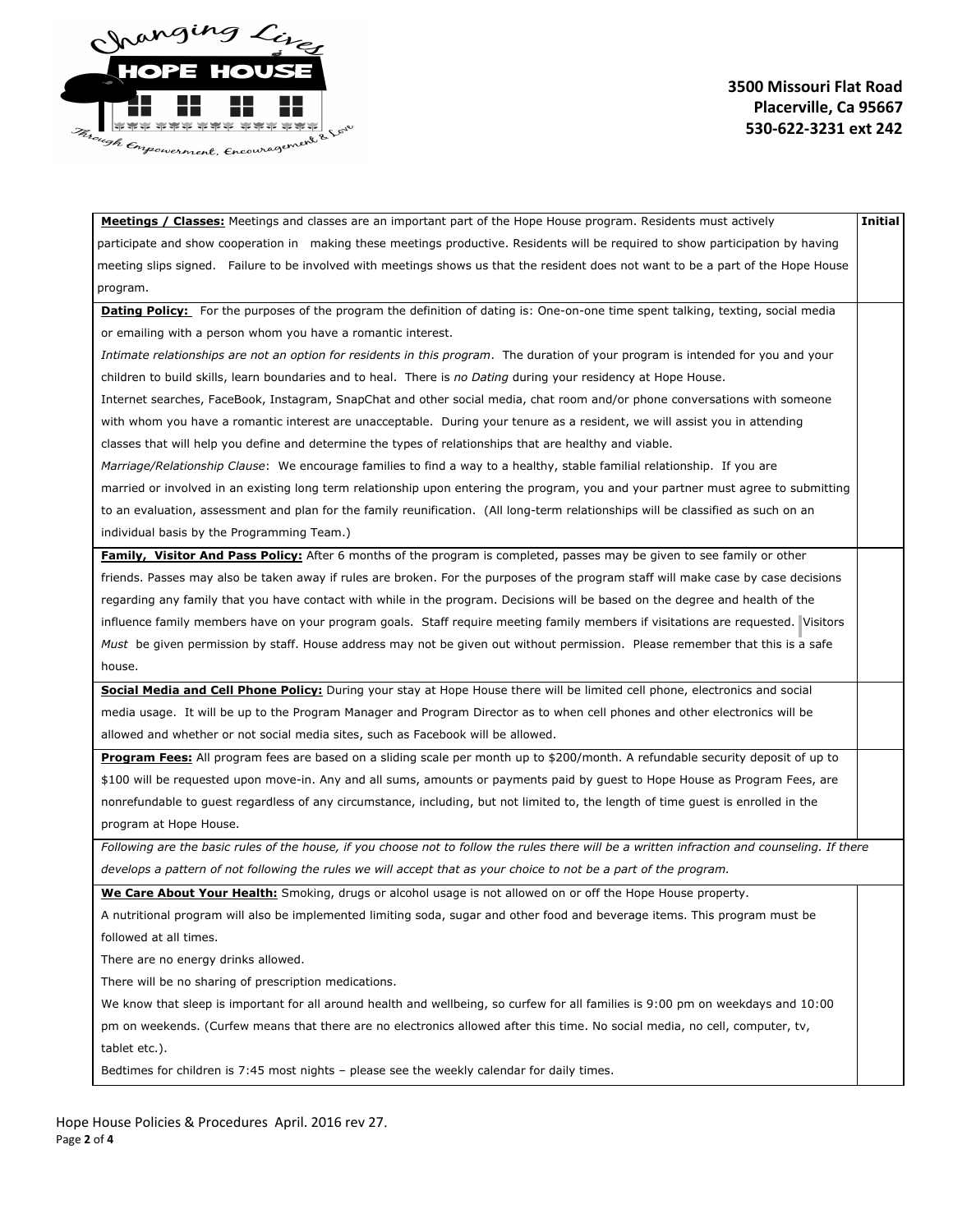

**We Want You To Be Safe:**Disclosing the Hope House address without approval from HH staff is not allowed.

Visitors are not allowed EXCEPT with staff approval.

*No pets* which means no keeping, feeding or encouraging cats or other animals in the house or the yard.

**We want to help you be accountable and responsible:**ALL residents MUST sign out before leaving. Telling a child or another resident is NOT the same as signing out. All residents must put an estimated time of when they will be home. If you are unable to be home by this time you must contact the house.

All residents MUST fill out the white boards on their door. This allows our Program Manager to see your weekly schedule and keeps you accountable for going to all your classes.

Supervision of children by parents at all times is absolutely necessary. Children are never to be left unattended in the house or outside.

Each resident is responsible for their own children; do not leave your child to be supervised by another resident. It is your responsibility to care for your child while at Hope House.

**We want you to save money and be free from distractions:**Cell phones will not be allowed in the first 68 months and perhaps longer. Personal calls on the house phone are limited to people on your "safe list" or only with the Program Manager's and are limited to 15 minute. Agency or business calls are limited to 30 minutes.

**We want to keep you honest:**No *Secret Keeping*if you know something about another resident communicate with the Staff – failure to do so may result in an infraction or dismissal from the program.

*No* lying - be honest and speak the truth to others in a loving way.

**We want to keep the house clean:**Food or drinks are not allowed in areas outside of kitchen or dining room at any time.

Clean up after yourself and your children *At All Times*.

Dirty Diapers are to be taken out each day and NEVER to be placed in kitchen or bathroom trash cans.

Communal areas must be kept clean at all times. Your personal items that belong to yourself and/or your children must be kept in your room if not being used.

There are no candles or wax burners allowed because of fire safety issues.

There will be a daily/weekly chore chart that must be followed.

Bedroom corkboards are to be used to hang personal items such as photos etc. Do not hang anything on your bedroom walls.

There will be no moving your room around. It is decorated and designed for yourself and children's safety in mind.

You will be expected to have your bedroom in the same condition when you leave as when you moved in. Repairs or fixes due to not taking care of, will result in your security deposit not being returned.

**We want to keep you motivated and focused:**Screen time on TV or computers is limited to designated times per daily schedule. We want to help keep your mind and heart clean: No PG13 or R rated movies. There is no renting of redbox movies without the Program Manager's approval. There will be no watching Netflix on the house computer or personal devices.

**We want to help you build strong friendships and working relationships:**Show respect, compassion and courtesy for ALL residents. Listen to others without interrupting. NO holding a grudge. . . TALK IT OUT. NO Gossiping, NO Name Calling, NO Bad Language. Slander to make false and damaging statements about someone, or this program, is prohibited and may lead to dismissal. If you are having problems/concerns, please share them staff. What happens at Hope House and people's personal stories, are not yours to share. So please do